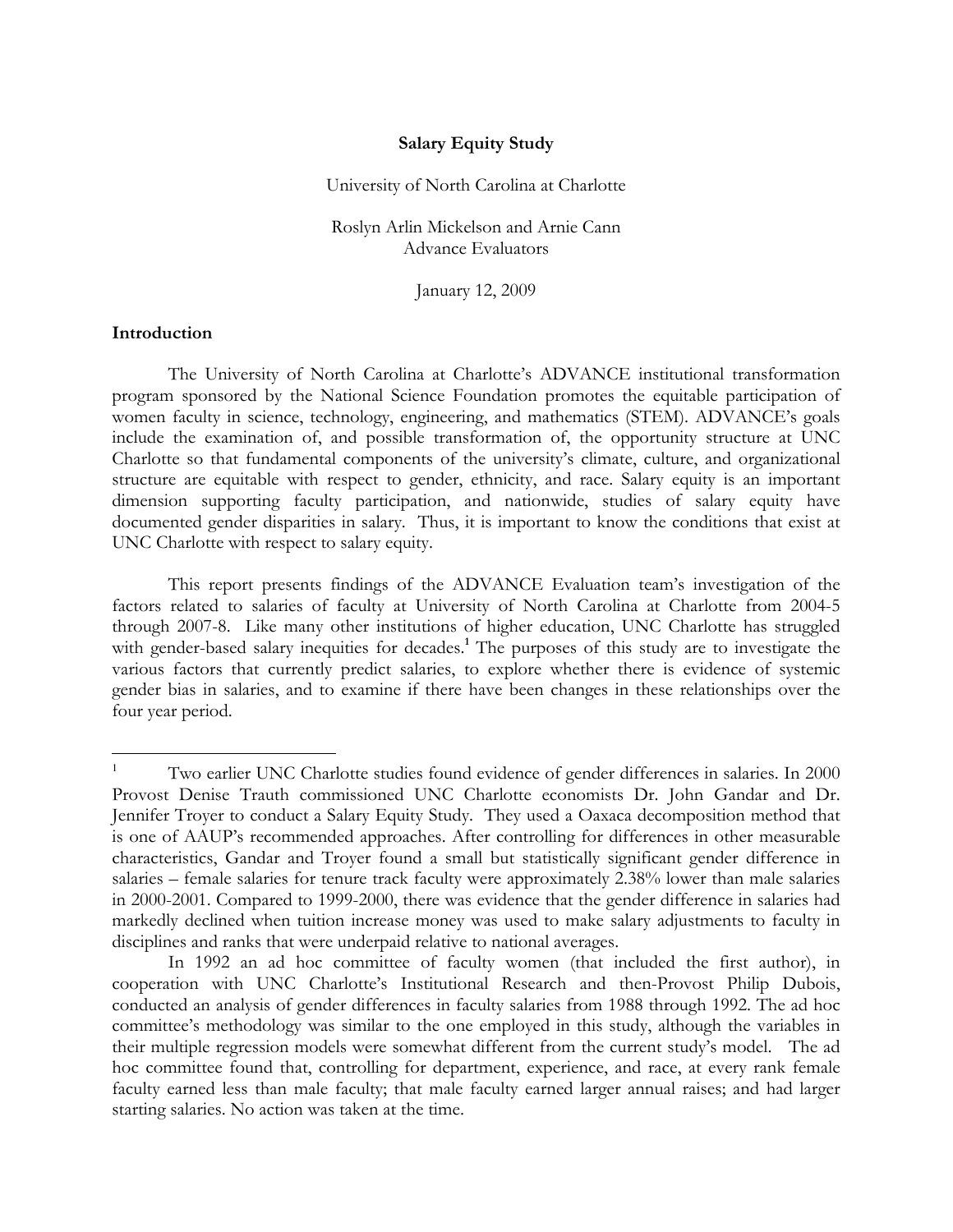To conduct this investigation of gender equity in salaries, we developed regression models using data available from UNC Charlotte's Office of Institutional Research. NSF recommends the procedures we used to build our regression model. They follow one of the methodologies recommended by the American Association of University Professors (AAUP) as described in the publication Paychecks: A Guide to Conducting Salary Equity Studies for Higher Education Faculty, by Lois Haignere (AAUP, 2002).

#### **Population**

We include in our analyses all full-time UNC Charlotte faculty. We exclude full-time administrators who may teach one course but whose primary responsibilities (and salaries) are administrative. Paychecks refers to this practice as a total population analysis and recommends this approach. Because we use the entire faculty population, any salary differences we find reflect actual sources of the differences in faculty pay. We report and interpret the magnitude and implications of any nontrivial factors that predict salary irrespective of the obtained statistical significance level of any coefficients.<sup>2</sup> We analyze salary data for the following numbers of faculty members in each year:

| Year    | N   |
|---------|-----|
| 2004-05 | 790 |
| 2005-06 | 824 |
| 2006-07 | 870 |
| 2007-08 | 904 |

### **Data**

Our data come from the faculty employment information files provided by UNC Charlotte's Office of Institutional Research for the 2004-05, 2005-06, 2006-07, and 2007-2008 academic years. We use data from four years in order to assess if there are trends with respect to gender equity across the time periods we examine.

 $2$  Even though we employ a population rather than a sample, we also report the statistical significance of the coefficients. We do so because there remain conflicting views on the appropriateness of significance tests in population studies of salary. One position holds that significance testing has no meaning in salary-equity studies of institutional populations because there is nothing random about the data, hiring process, or the awarding of salaries. There is no sampling procedures (or error), and thus no context that is appropriate for using statistical tests. The other position asserts that although there is no question of inference when one studies a population, the statistical significance of coefficients can be used as an indicator of whether the observed differences could be due to random variations in faculty salaries (for example, salary increments for promotion may be smaller in a low-funding year)( Paychecks, 2002, p. 55). Paychecks cautions that while the statistical significance of coefficients may be used as one piece of information in weighing results, the absence of significance should not be viewed as evidence of the absence of gender (or racial) bias.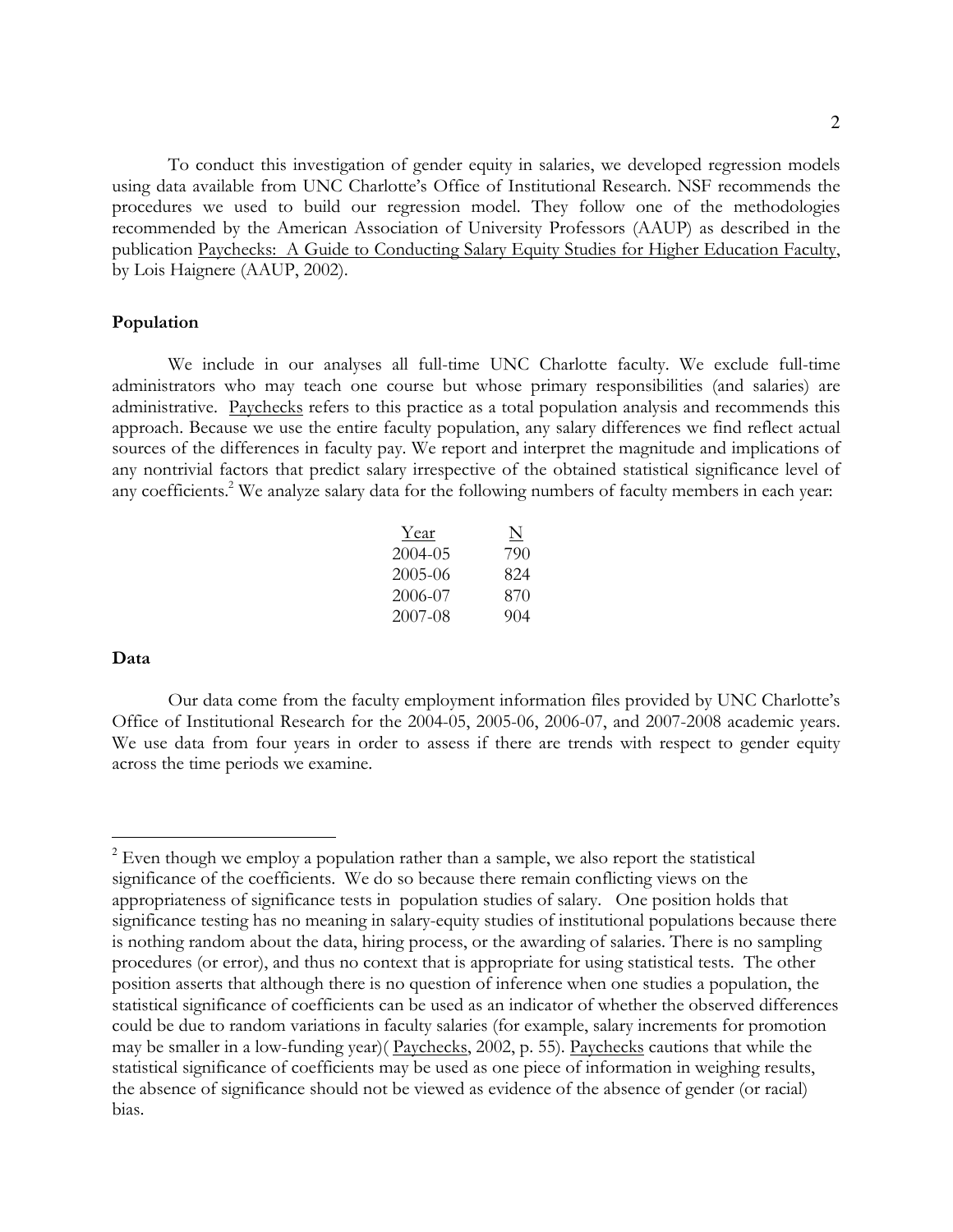#### **Model Development**

Nationwide, gender equity studies typically include variables that are likely predictors of faculty salary. These factors are tenure status, rank, years in rank (years since last promotion), years of service at a university (years since date of hire), prior experience (the length of time between the awarding of highest degree and hire date at the university), discipline, and faculty characteristics such as gender, race, and citizenship. The outcome variable is the faculty member's salary based on a 9 month academic year (either annual or monthly salary).

Consistent with Paycheck's methodological recommendations for conducting a genderequity study, we developed several models for predicting salaries. Our initial models included all the factors identified in the paragraph above. We adapted the recommended models to UNC Charlotte's context. For instance, following our practices in reporting to NSF for our ADVANCE grant, we collapsed UNC Charlotte's departments into eight discipline groups that capture the major distinctions between STEM and non-STEM departments. Appendix I presents the departments that fall into each discipline group.

Capturing any effects of faculty gender and race on salary requires particular attention to the possible interaction of the two factors. Social science research on related outcomes (such as educational and occupational attainment) reveals race-by-gender interactions. Table 1 presents raceby-gender cohort frequencies by disciplinary group for 2007-2008 data. Table 2 shows race-bygender cohort frequencies by academic rank for 2007-2008 data. Paychecks recommends entering specific race-by-gender dummy variables (e.g., white female) into regression models. Instead, we created only dummy variables for gender (male and female) and race (underrepresented minority and others). An examination of the distributions of faculty in race-by-gender cohorts by disciplinary grouping (Table 1) and by rank (Table 2) for each of the four years in our study reveals numerous cells with very few cases and many cells with zero cases.

| Academic        | Black    | <b>Black</b> | White | White  | Asian          | Asian  | Latino        | Latino   | Other    | Other    | Total |
|-----------------|----------|--------------|-------|--------|----------------|--------|---------------|----------|----------|----------|-------|
| Colleges        | male     | female       | male  | female | male           | female | male          | female   | male     | female   |       |
| Humanities      | 3        | 6            | 103   | 95     | 4              | 5      | 6             | 4        | $\Omega$ | $\theta$ | 226   |
| Social Science  | 3        | 8            | 78    | 57     | 4              | 4      | $\Omega$      |          |          | $\theta$ | 156   |
| Engineering     |          |              |       |        | 40             | 8      | 2             | $\Omega$ | $\Omega$ | $\theta$ | 153   |
| Science         | 3        | 2            | 80    | 18     |                |        |               |          |          |          |       |
| Education       | 4        | 3            | 30    | 31     |                | 5      |               | 3        | $\theta$ | $\theta$ | 78    |
| Physical        |          |              |       |        | 16             | 5      | $\Omega$      |          | $\Omega$ | $\theta$ | 91    |
| Science         | $\theta$ | $\theta$     | 56    | 13     |                |        |               |          |          |          |       |
| Life Science    |          | 3            | 31    | 17     |                |        | $\mathcal{E}$ |          | $\Omega$ | $\theta$ | 58    |
| Health          | 3        | 5            | 15    | 51     | 2              |        | 1             |          | $\Omega$ | $\theta$ | 79    |
| <b>Business</b> | 3        |              | 34    | 15     | $\overline{5}$ | 5      | $\Omega$      | $\Omega$ | $\Omega$ | $\theta$ | 63    |
| Total           | 20       | 28           | 427   | 297    | 73             | 34     | 13            | 11       |          | $\theta$ | 904   |

**Table 1: Academic discipline by race\*gender cohort (2007-8)**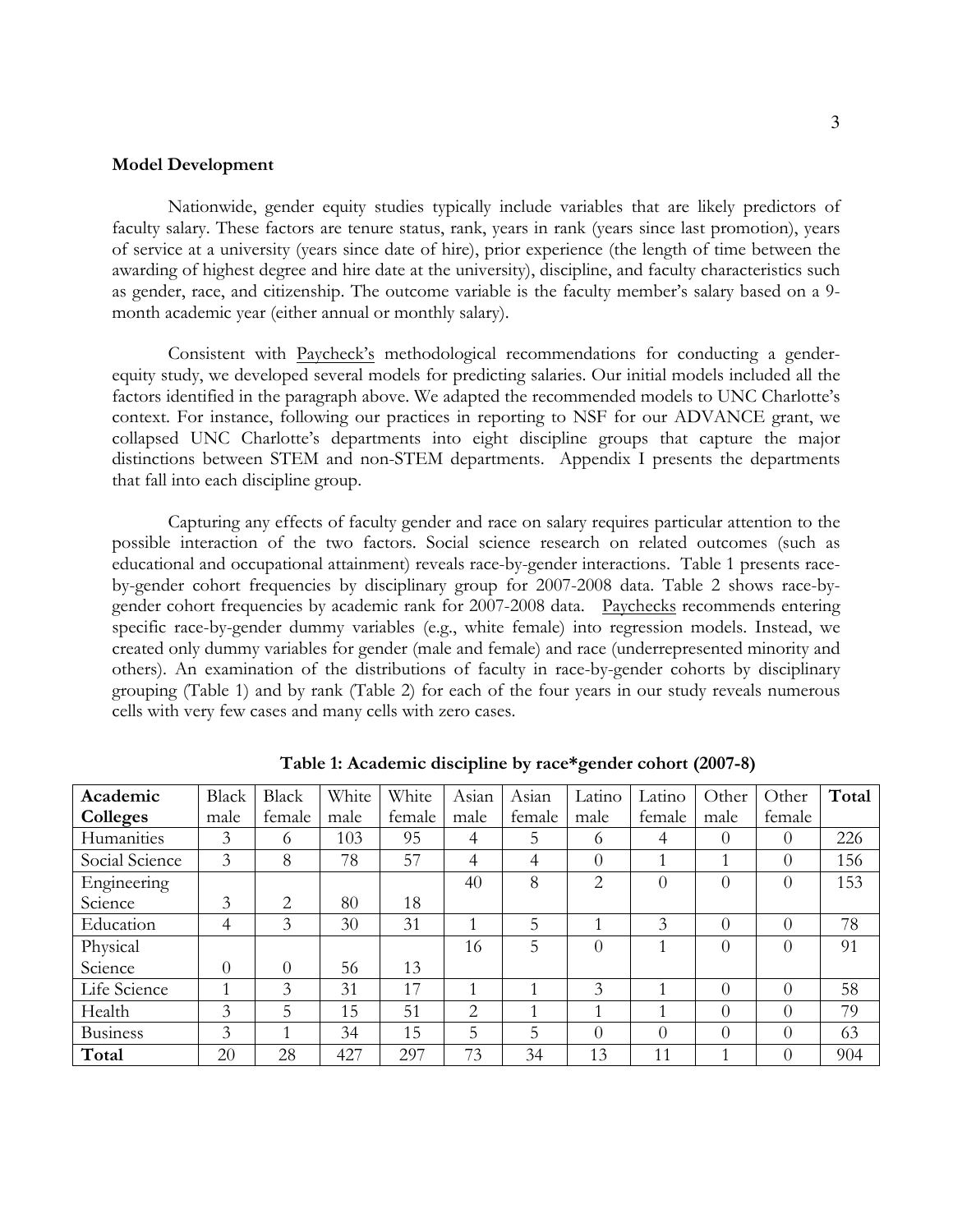| Academic  | Black | <b>Black</b> | White | White  | Asian | Asian         | Latino | Latino         | Other    | Other            | Total |
|-----------|-------|--------------|-------|--------|-------|---------------|--------|----------------|----------|------------------|-------|
| Rank      | male  | female       | male  | female | male  | female        | male   | female         | male     | female           |       |
| Lecturers | 2     | 6            | 69    | 105    |       |               |        |                | $\theta$ | $\theta$         |       |
| Assistant | ⇁     | 12           | 95    | 88     | 36    | 21            | 4      |                | $_{0}$   | $\theta$         | 268   |
| Professor |       |              |       |        |       |               |        |                |          |                  |       |
| Associate | 8     | 8            | 128   | 73     | 16    | 4             |        | 2              |          | $\theta$         | 246   |
| Professor |       |              |       |        |       |               |        |                |          |                  |       |
| Professor | 3     | 2            | 135   | 31     | 20    | $\mathcal{D}$ | ⌒      | ◠              |          | $\left( \right)$ | 197   |
| Total     | 20    | 28           | 427   | 297    | 73    | 34            | 13     | $\overline{1}$ |          | $\left( \right)$ | 904   |

**Table 2: Academic rank by race\*gender (2007-8)**

Consequently, we decided against creating specific race-by-gender dummy variables as recommended by Paychecks for two reasons: 1) modeling with categorical variables (race-by-gender cohort, in this case) is very sensitive to cell size, especially cells with zeros, and 2) with so few faculty in some of the categories (e.g., Latino male associate professors) analyses by discipline or by rank could result in a loss of faculty anonymity.

Several of our decisions to exclude other variables from our final models were driven by the need to avoid multicollinearity among the predictors of faculty salary. We did not include tenure status in our models because, with the exception of a handful of UNC Charlotte faculty, there is a one-to-one relationship between the ranks of lecturer and assistant professor and nontenured status. Similarly, early models included both years of experience at UNC Charlotte and time in rank. However, the two variables are highly correlated  $(r = .84)$ . We included years of experience because it contributed more to the overall explained variance than the inclusion of time in rank. We tested the utility of a variable for citizenship but excluded it when it added nothing to the explained variance in salaries. We explored a model that included a quadratic term for years of experience at UNC Charlotte to test for a possible non-linear relationship between experience at UNC Charlotte and salary. We dropped the quadratic term from our final model because it did not improve the explanatory power of our model.

We did not include other predictors of salary because their indicators are not readily available in the Institutional Research database. The most important omitted variable is a measure of individual job performance. In order to reliably capture variability in job performance, we would need to obtain faculty members' CVs or annual reviews and code these documents in ways that validly capture productivity across disciplines. Doing so is extremely difficult because of varying disciplinary norms for productivity. For example, it is not clear how authorship of a book ought to be compared with a peer reviewed journal article, a successful National Science Foundation grant, or an exhibition of sculpture. Paychecks recognizes this problem and suggests promotion across the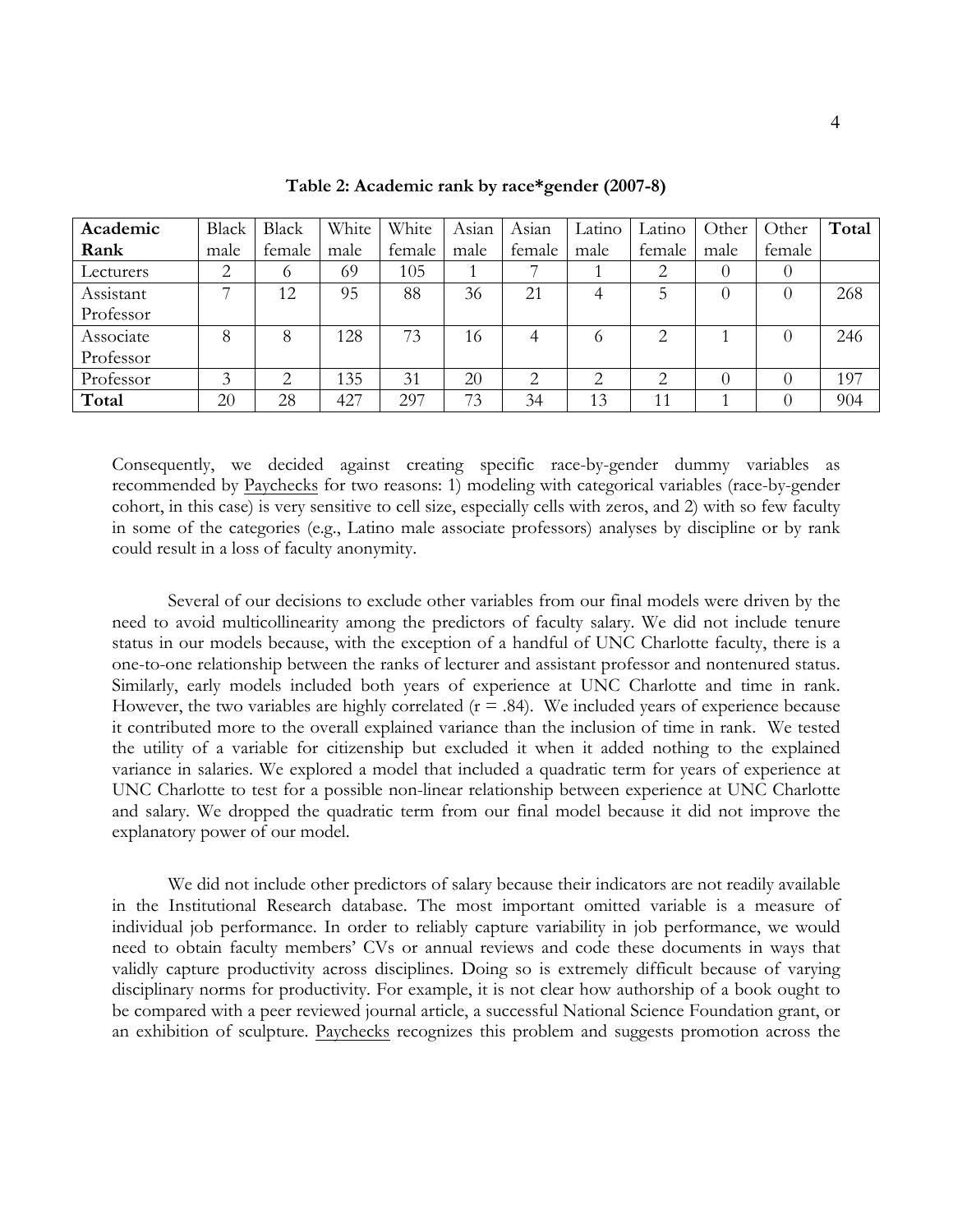ranks can be considered a proxy for performance. We acknowledge the problematic nature of this assumption.**<sup>3</sup>**

Based on these considerations, our final regression model is:

Base Monthly  $Pay = Academic Unit + Rank + Gender + Ethnicity +$ 

Years at UNC Charlotte + Years Prior Experience + Chair

## **Variable Definitions and Calculations**

 $\overline{a}$ 

Base Monthly Salary is calculated after the removal of any supplemental pay for administrative positions. We derived monthly salaries by dividing annual salaries by length of contract (9, 10, or 12 months).

We developed a set of dummy variables to represent Academic Units. Appendix I presents the Academic Units and their departmental categories. The ways we categorized certain departments into academic units correspond to the practices used by UNC Charlotte when reporting ADVANCE results to NSF. So, for example, we consider Economics as a social science although the department is part of the College of Business. Some salary equity studies employ dummy variables for every department on their campus. We chose to use the Academic Unit categorizations because of the paucity of women in some departments and our desire to be consistent with the categories UNC Charlotte uses for reporting to NSF. We chose life sciences as the reference category in the regression analysis because of the representative number of female scientists in chemistry and biology relative to the larger labor pool in these disciplines.

Rank reflects a set of dummy variables for lecturers, assistant professors, associate professors, and full professors. Associate professor is the reference category in the regression analyses.

Gender is dummy coded with female as the reference category in the regression analyses.

We categorize faculty ethnicity as White, Asian, African American, Latino/a, Native American, and Other. We collapsed faculty ethnicity into two categories: Disadvantaged Minority, in which we assigned African American, Latino/a, and Other faculty; and Not Disadvantaged Minority, in which we assigned White and Asian faculty. Thus, we have two dummy variables, Disadvantaged

 $3$  Using data from Annual Reports for each department in each year, Gandar and Troyer (1999) attempted to capture variation in productivity by measuring the number of items (publications, awards, and grants) listed in the research section for each faculty member relative to the average number of items for all faculty in that year. This approach allowed each faculty's research output to be measured relative to other faculty in the same department in each year. Admittedly, this measure favors quantity over quality. If gender is correlated with the quality of research productivity, this measure may bias the coefficient on gender. In addition, if there is gender bias in reporting of research productivity in the Annual Report by the department chair, the same bias may exist.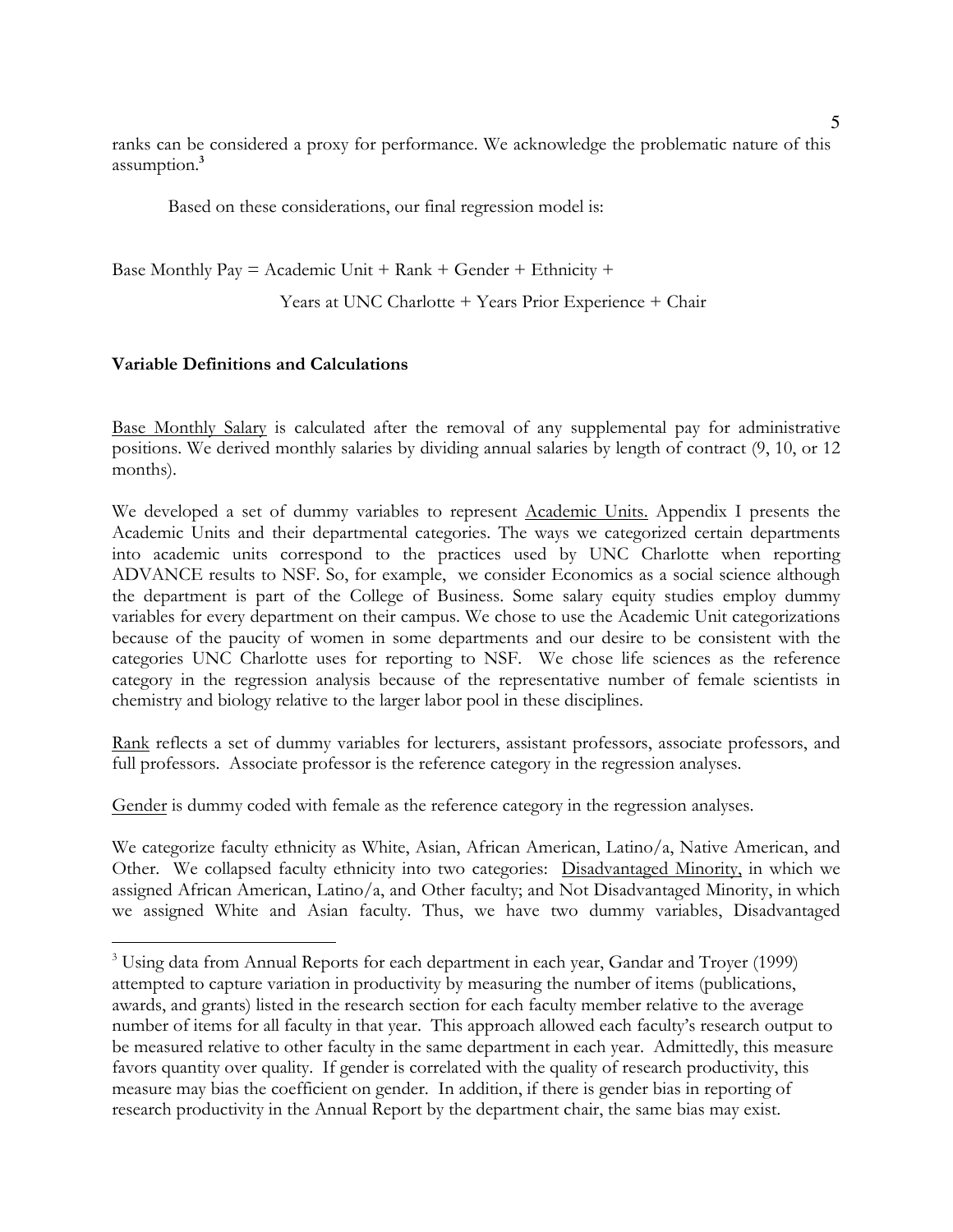Minorities and Whites/Asians, with the latter treated as the reference category for the regression analyses.

Years at UNC Charlotte is defined as the number of years a faculty has been employed at UNC Charlotte, and is calculated as: WORKYEARS = 2008 – Hire date at UNC Charlotte.

Prior Experience is defined as the difference between a faculty's hire date and the date when he/she received the highest degree, and is calculated as:  $PRIOREXP = Hire$  date at UNC Charlotte – Highest Degree Date

Chair is a dummy variable indicating whether the faculty member is chair of his/her department.

#### **Analytic Steps**

Once we determined the variables in our model, we conducted a series of ordinary least squares (OLS) multiple regression analyses using SPSS (Version 16). We simultaneously entered all variables into the equations. **<sup>4</sup>** We conducted separate OLS regression analyses for STEM faculty and faculty from all disciplines (hereafter referred to as all faculty). In order to examine trends over time, we conducted the multiple regression analyses for four consecutive academic years: 2004-5 through 2007-8.

#### **Results**

Table 3 presents the results of the analysis of STEM faculty and Table 4 presents the results of the analysis of all faculty at UNC Charlotte. The columns in the top portion of Table 3 show the unstandardized regression coefficients. These coefficients indicate the effects of predictors on salary in dollars per month. We compare the unstandardized coefficients for a particular variable across years. The columns in the lower portion of Tables 3 and 4 show the standardized coefficients (beta), which allow us to assess the relative importance to predicted salary of various elements within the set of predictors for a given year. We report the results of the series of OLS regressions of 2007 salaries beginning with the STEM faculty, followed by the results for the entire faculty. We then compare results from 2007 with results from prior years.

The  $R^2$  (next to last row in each Table) indicates the proportion of the total variance in salary explained by our model. For example, our 2007 model explains 74 percent of the variance in STEM faculty salaries. Our model explains 78 percent of the variance in all UNC Charlotte faculty salaries in 2007.<sup>5</sup> Our baseline model is a white female associate professor of life sciences who is not

<sup>&</sup>lt;sup>4</sup> Paychecks notes that stepwise regression is not an appropriate statistical approach for salary studies. Results from stepwise regressions are at best difficult to interpret and at worst can mask a substantial gender or race salary disparity because of restrictive levels of significance that drop race or gender before they enter the regression equation (p. 55-56)

<sup>&</sup>lt;sup>5</sup> The models for the other years explain comparable amounts of the variance in salaries. Paychecks considers a model to be strong if it explains over 70 percent of the variance in faculty salary.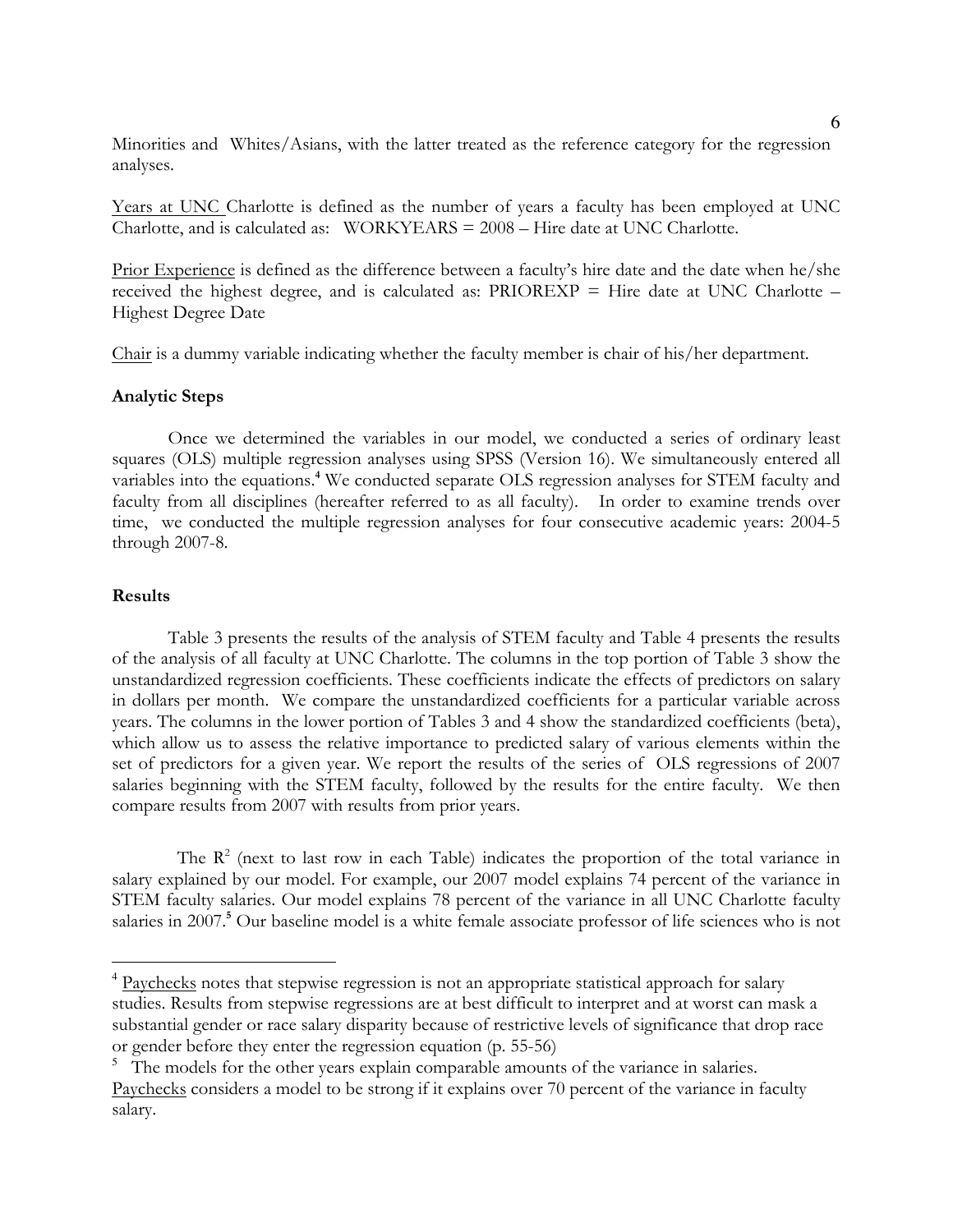her department's chair. Her predicted monthly salary is \$7850.46 (or \$70,654.12 annually) before taking into account the effects of prior experience and years of service at UNC Charlotte.

*Academic Unit.* Not unexpectedly, even after we have controlled for a STEM faculty member's gender, race, rank, years at UNC Charlotte, and prior experience, the academic unit in which he or she teaches has a large influence on salaries. Table 3 indicates that in 2007, faculty in the engineering, social science, and physical sciences earned higher monthly salaries than their colleagues in the life sciences. On average engineering science faculty earned \$2283.89 more per month than otherwise similar life science faculty, and the salary gaps between these academic units have increased since 2004. Salaries for faculty in the physical sciences are modestly higher (\$271), and this gap between academic units has decreased since 2004. In 2004, life science faculty earned about \$30 more per month than social scientists. However, in 2007, social science faculty earn approximately \$85.90 more per month than life scientists.

When 2007 salaries of all UNC Charlotte faculty are examined (Table 4), the engineering sciences' salary edge (\$2311.07) among STEM faculty is overshadowed by the business faculty salaries, who on average earned \$3932.62 more per month than their counterparts who teach in the life sciences. The business faculty advantage has grown over the past four years. Health and human services faculty receive \$725 more per month and their advantage has doubled in the past four years. Humanities faculty earned \$327 less per month than life scientists. This difference has been relatively consistent since 2004. Education faculty also earn less per month (\$314.67) and this gap has increased since 2004.

*Rank.* Rank makes a large contribution to differences in salaries among STEM faculty. Professors earn \$2891.78 more per month than associates, while assistant professors and lecturers earn \$1140.35 and \$3651.96 less per month respectively. Over the past four years, the salary gaps among the ranks have increased. The results from analyses of all faculty are similar. The absolute pay differences associated with various ranks appear to have grown over the past four years. In fact, we believe the gaps may be related to salary compression, which we discuss in subsequent paragraphs.

*Gender.* Female STEM faculty earned \$181.36 less per month than their otherwise comparable male colleagues in 2007. Among all faculty, the male salary advantage is slightly less (\$176.86). Female STEM faculty earn, on average, \$1632.24 less per year than their male colleagues in similar disciplines, of similar race, rank, UNC Charlotte experience, and prior experience. Campus-wide, female faculty earn \$1591.74 less per year than male faculty. Our comparison of the gender coefficients for all faculty across the four years of our study indicates the gaps have decreased; however, the gender gap among STEM faculty is unstable. It declined sharply in 2005, rose to 2004 levels in 2006, and declined again in 2007.

*Race.* On average, STEM faculty who are members of disadvantaged minority groups (Blacks, Latinos, and Native Americans) earn \$464.58 less per month than their comparable white and Asian colleagues. Among all faculty, the race gap is slightly smaller (\$375.39). For disadvantaged minority faculty, this gap translates to \$4181.52 less per year for STEM faculty and \$3378.51 among all faculty. Our comparison of the disadvantaged minority coefficients across the four years of our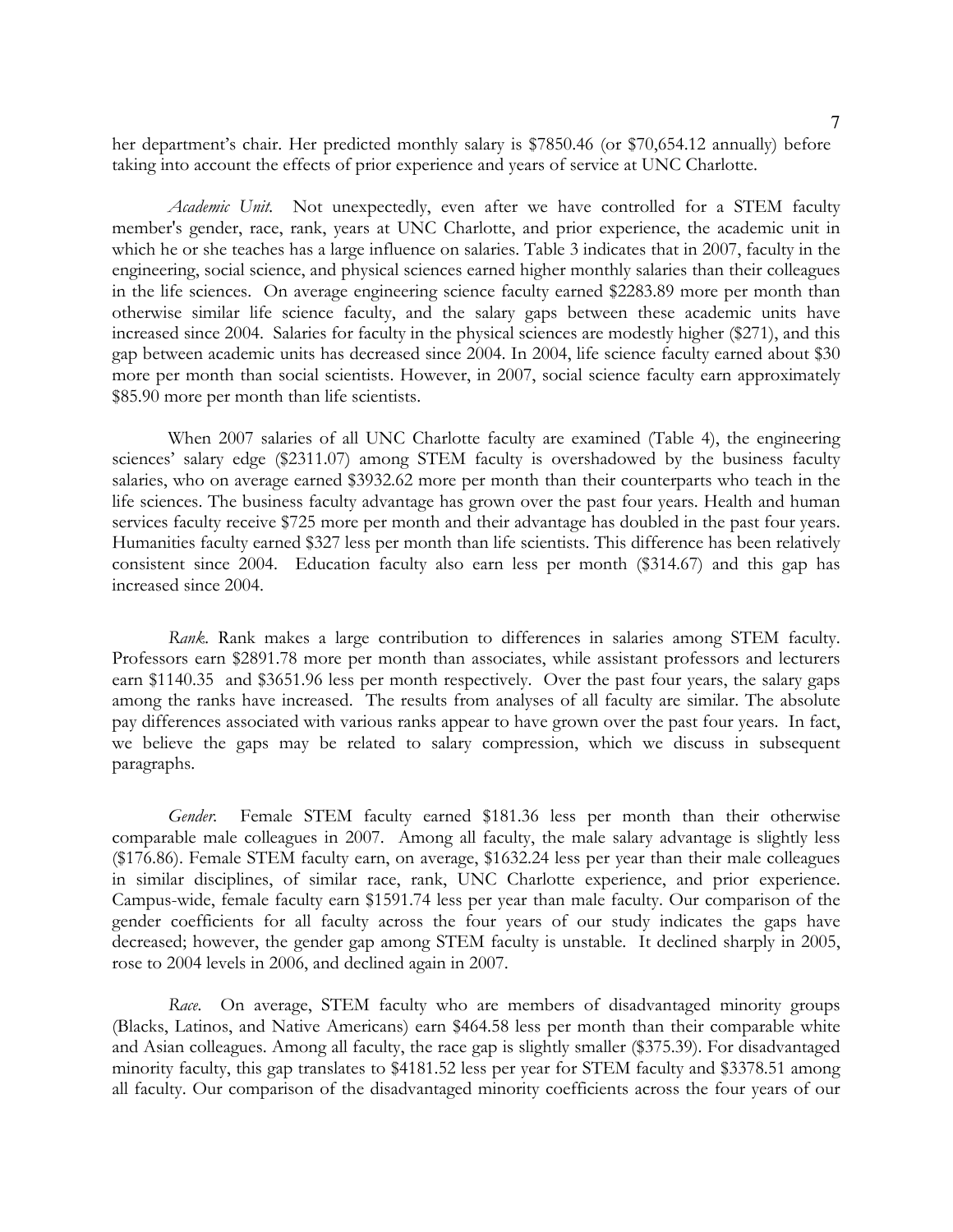study indicates the gaps have increased in the past four years for all faculty, but especially among STEM faculty.

*UNC Charlotte Experience.* We assess salary compression dynamics at UNC Charlotte by examining the effects of years of experience on salaries. Our results indicate that for every year a STEM faculty member has worked at UNC Charlotte, he or she loses \$28.42 per month relative to a newly hired person at the same rank. Salary compression has a cumulative effect on earnings. Based on the data for 2007, someone who has taught at UNC Charlotte for ten years will earn, on average, \$2557.80 less per year than a newly hired colleague with comparable characteristics and qualifications (  $$28.42 * 9$  months = \$255.78 annually] \* 10 years = \$2557.80]. The effects of salary compression among all faculty are slightly smaller, at \$25.52 per month. The size of the coefficient for years of service at UNC Charlotte has nearly doubled over the past four years, suggesting that salary compression effects have increased during this period.

*Prior Experience.* The advantages of prior experience for salaries are evident among STEM faculty. In 2007, for each year of prior experience, STEM faculty earn an additional \$45.86 per month compared to colleagues with otherwise comparable backgrounds and credentials. Each year of prior experience among all faculty members contributed \$34.37 more per month to their salaries. The size of the advantages of prior experience have decreased in the past few years for all faculty.

*Chairs.* On average, STEM chairs earn \$357.74 less per month than their departmental colleagues with similar characteristics who are not chairs. This differential has grown by about \$100 in the past four years. In contrast, when we examine all faculty, the disadvantage of being a chair has decreased markedly in four years. In 2007 it was \$299.05, roughly half the size of the coefficient we obtained with 2004 data (\$616.52).

*What Contributes the Most to Predicting Salaries?* The standardized regression coefficients allow us to assess the relative contributions of various factors to the prediction of salaries. We discuss the results for 2007 only. Rank and discipline contribute the most to the explained variance in faculty salaries, dwarfing the effects of other factors. Among STEM faculty, prior experience is the next most important factor for predicting salaries, followed by years at UNC Charlotte and gender, respectively. But among all the faculty, UNC Charlotte experience and gender contribute more to the explained variance in salaries than prior experience. Gender has relatively the same effect among STEM faculty and among the faculty as a whole. The relative contribution to the prediction of faculty salaries of being a chair or a member of a disadvantaged minority group is small.

#### **Discussion**

The primary purpose of this analysis was to determine if there is any evidence of gender inequity in salaries at UNC Charlotte. Gender (and racial) inequities in salaries can have a deleterious effect on the very dimensions of campus climate at which the ADVANCE grant is targeted. The results indicate a number of expected differences in faculty salaries, as well as some differences that reflect possible gender bias and, therefore, deserve attention from the administration.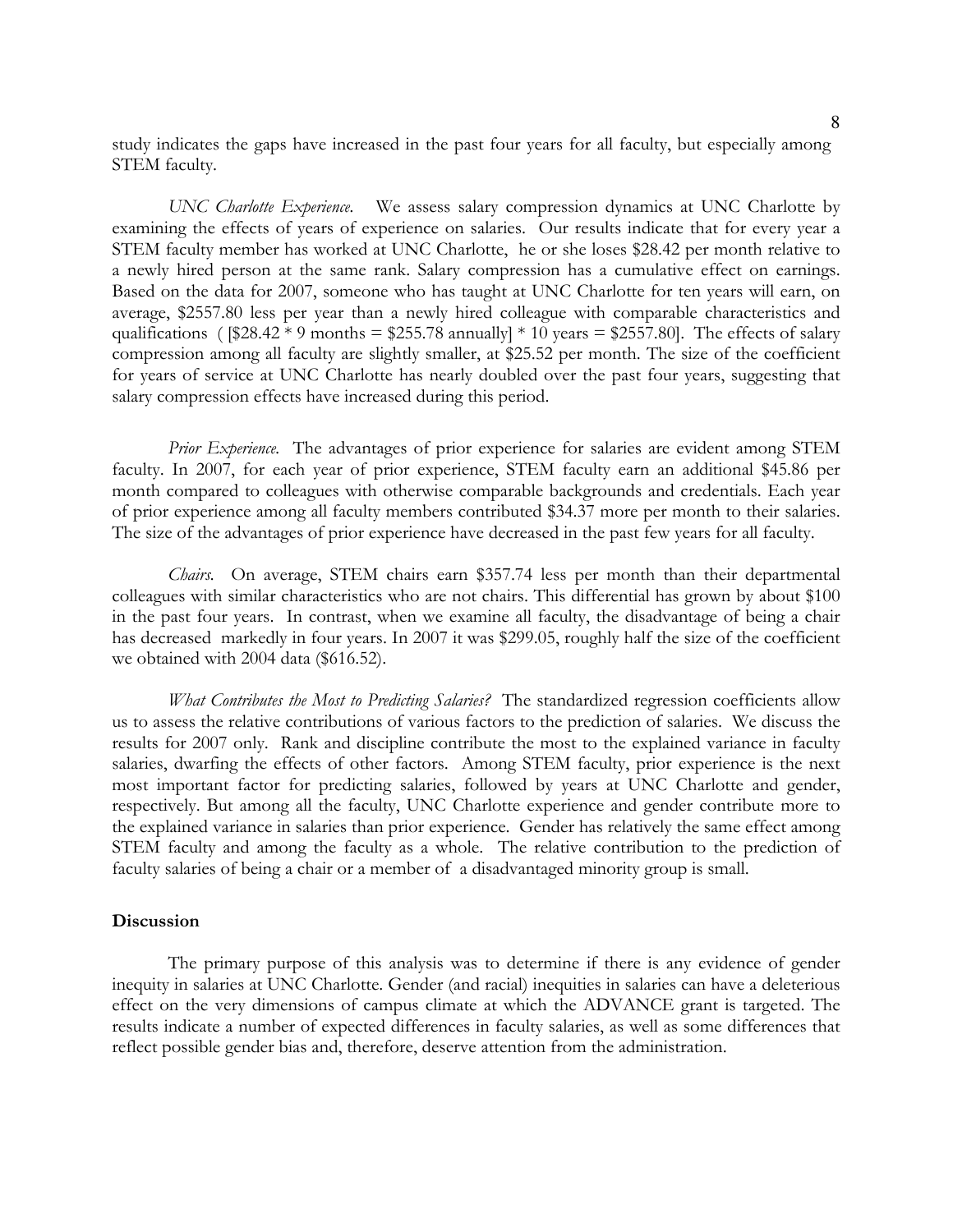9

Our analyses confirm earlier findings with respect to the contributions of discipline, rank, and prior experience to salary differences among UNC Charlotte faculty. Relative to faculty in the life sciences (biology and chemistry), those in humanities and education earn several hundred dollars less per month, those in the social sciences earn a small additional salary, faculty in health and human services and the physical sciences earn hundreds of dollars more per month, while faculty in engineering and business earn thousands more per month. Within the ranks of tenure track faculty, professors earn more than associate professors, and assistant professors earn the least. Lecturers earn considerably less than tenure-track faculty. These results are consistent with patterns found across the academy. Salary differences associated with rank and discipline are not necessarily associated with gender, although if men are promoted more quickly or more often than women there could be an impact on gender equity. Some analysts speculate that the gender composition of a discipline affects its relative status (and pay) in the academy—the more women incumbents, the lower the relative status of the field. Testing these hypotheses is beyond the scope of this report.

Our results indicate that gender is a factor in UNC Charlotte salaries. Holding all other influences constant, women earn less than men. Although the gender differences among all faculty (\$176.86 per month) and among STEM faculty (\$181.36 per month) may appear to be relatively small, the approximately \$1600 annual cost to faculty of being a female employed at UNC Charlotte has a potentially broader impact over time. When female faculty earn less than their otherwise comparable male colleagues, the university's contribution to their retirement also is smaller. In addition, gender differences in salaries are likely to cumulate over time because raises typically are calculated as a percent of salaries.

We also found that disadvantaged minority status is a factor in UNC Charlotte salaries. Holding all other influences constant, black, Latino/a, and Native American faculty are likely to earn less than white and Asian colleagues with similar backgrounds and credentials. STEM faculty who are members of disadvantaged minority groups earn \$4181.22 less per year than white or Asian faculty. Among all faculty, the amount is \$3378.51 less per year. And, like the cost of female status, the cost of disadvantaged minority status also has a potentially cumulative impact on salaries over time because raises are typically calculated as a percent of salaries. Contributions to retirement are smaller as well.

The negative effect associated with serving as a chair may require further examination. The reward system across the university is typically tied most directly to scholarly productivity. If the negative coefficients associated with chairs' salaries are linked to decreases in scholarly productivity (arising from a heavy administrative responsibility), and the evaluation system is not adjusted to value leadership contributions, further deficits may accumulate.

#### **UNC Charlotte Trends in Gender Inequities in Salaries**

When we examine the unstandardized regression coefficients for salary predictors across the four years in our study we find different patterns for different types of variables. Among the disciplines, health and human services, engineering, and business have steadily received increasingly higher rewards relative to the life sciences. The rewards to humanities and social sciences have remained stable, while education has declined. The cost of serving as department chair has declined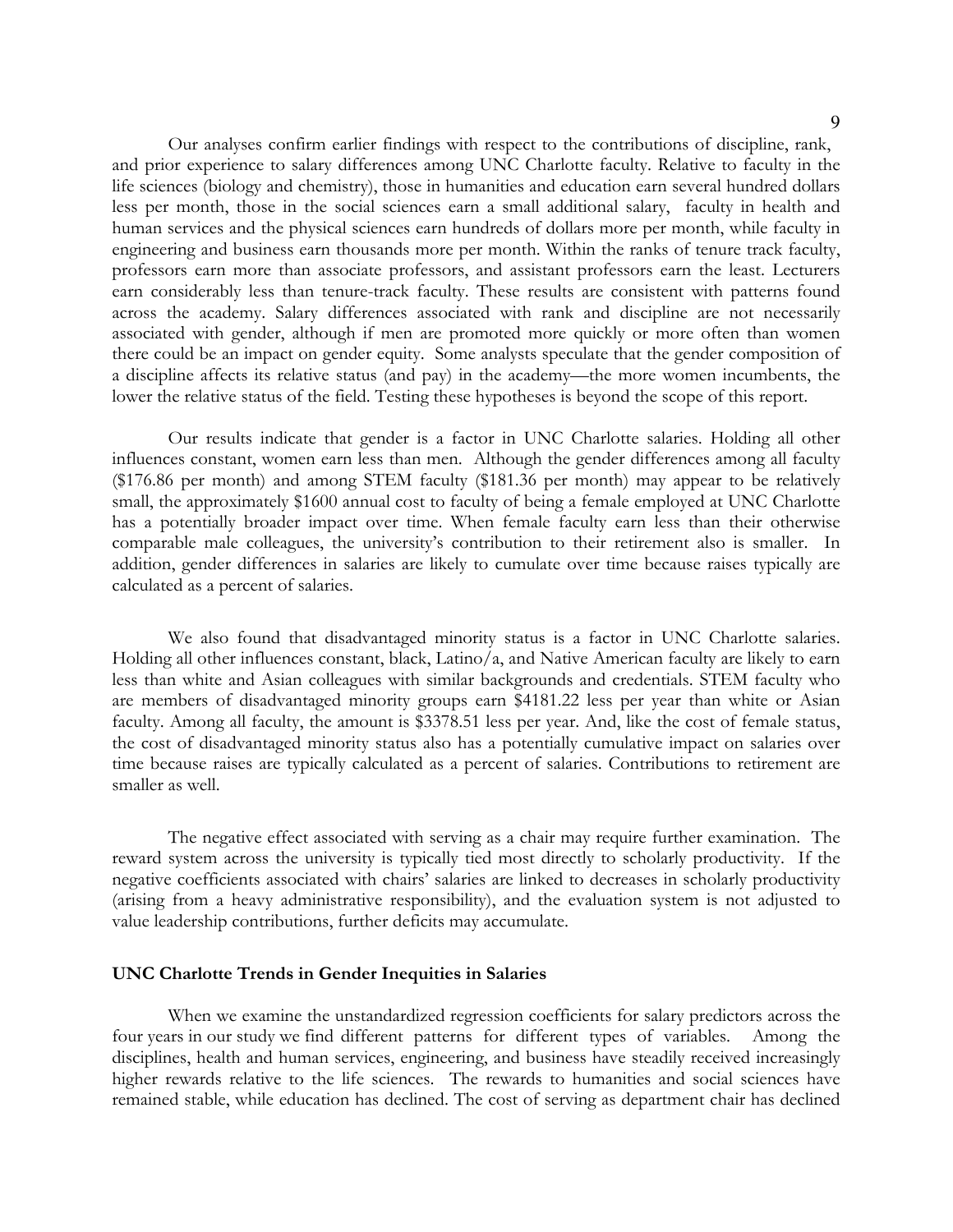while the advantages and disadvantages associated with rank have increased. Salary compression has increased as well during this time period. It is noteworthy that the cost of being a member of a disadvantaged minority group has sharply increased while the cost of being female has decreased in the past four years—although it is far from disappearing.

Although a comparison of the 1992, 1999 salary studies with this one is potentially problematic for a variety of reasons, it is, nevertheless, striking that gender disparities in salary have not disappeared during the past 16 years. In fact, the size of the average monthly salary gap in favor of male faculty found by Troyer and Gandar (\$190.69) is remarkably similar to the average monthly wage gap in favor of male faculty that we observe (\$176.86).

#### **Conclusion**

Our results indicate three types of factors influence salaries at UNC Charlotte . The first one is market forces. This factor includes rank, discipline, and prior experience. Actions by UNC Charlotte administrators are unlikely to affect these dynamics because they are consistent across the academy. The second factor is internal university operations as captured by salary compression and chair salaries. UNC Charlotte administrators could alter the internal reward structure to compensate for the salary compression that penalizes faculty the longer they serve at this institution. The University may determine that the salary penalty that chairs incur is the result of decreases in their scholarly productivity, and reprioritize contributions based on leadership. The third factor is possible bias as captured by the salary differences associated with gender and disadvantaged minority status. For both factors, the differences consistently appear across the four years examined and require attention to insure that they are addressed. Salary inequities rooted in gender and race erode campus climates and will undermine achieving the goals of the ADVANCE program.

#### **Acknowledgements**

The authors thank Neena Banerjee for the data analysis and Steve Coppola for providing us with the data we use. We also thank Steve Coppola, Jennifer Troyer, and John Gandar for helpful comments on earlier drafts of this report.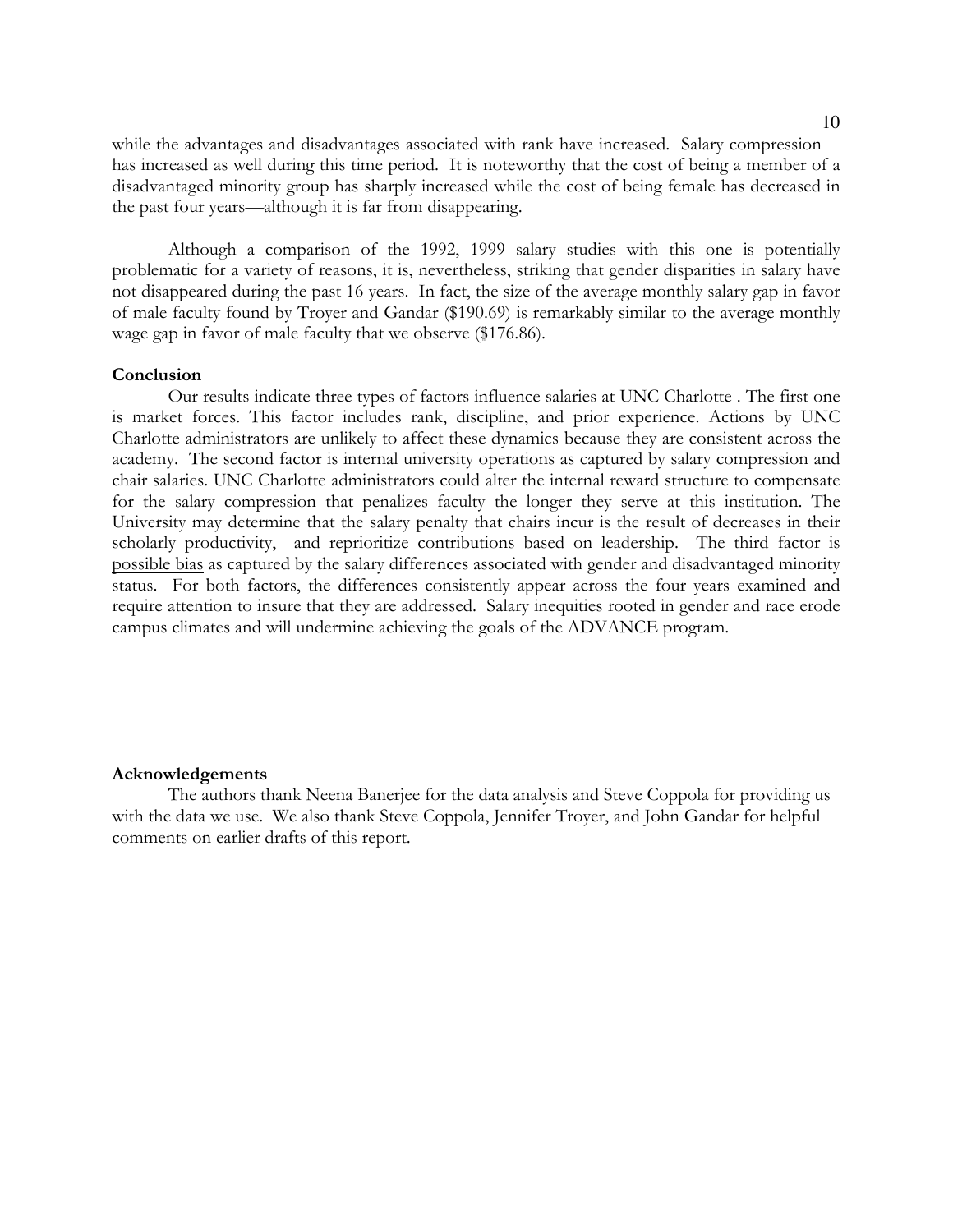## **Appendix I**

The Categorization of Academic Departments Into Academic Units

Humanities

- 1. Dance and Theatre
- 2. Art
- 3. History
- 4. English
- 5. Language and Culture Studies
- 6. Architecture
- 7. Music
- 8. Philosophy
- 9. Religious Studies

## Social Sciences

- 1. Africana Studies
- 2. Anthropology
- 3. Communication Studies
- 4. Criminal Justice
- 5. Geography
- 6. Political Science
- 7. Psychology
- 8. Sociology
- 9. Economics
- 10. Sociology and Anthropology

Engineering Sciences

- 1. Bioinformatics
- 2. Civil Engineering
- 3. Computer Science
- 4. Electrical and Computer Engineering
- 5. Engineering Management
- 6. Engineering Technology
- 7. Mechanical Engineering
- 8. Software and Information Systems
- 9. Information Technology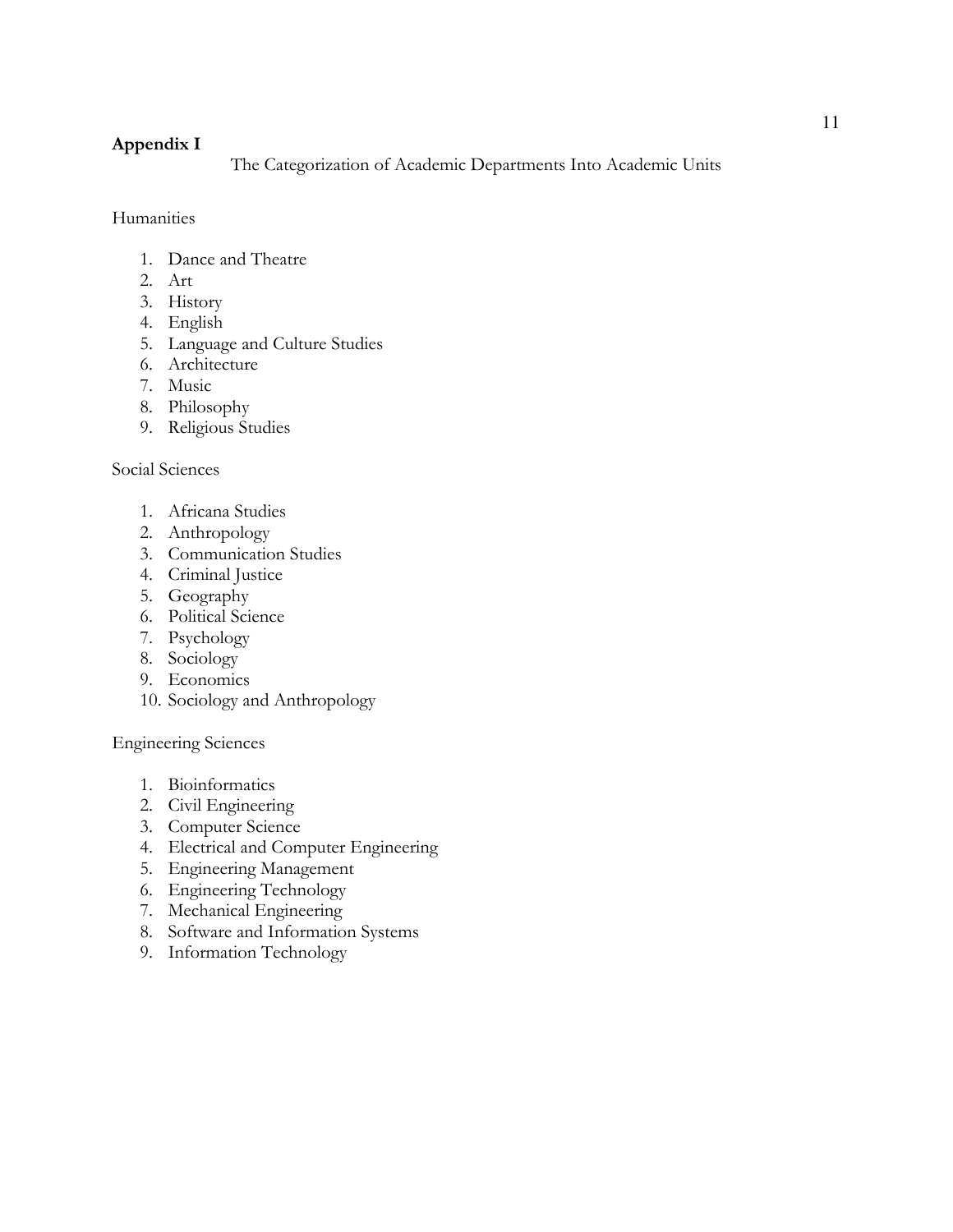## Education

- 1. Educational Leadership
- 2. Middle Grades, Sec Ed & K-12
- 3. Reading and Elementary Ed
- 4. Special Ed and Child Dev
- 5. Education

## Physical Sciences

- 1. Earth Sciences
- 2. Mathematics and Statistics
- 3. Physics and Optical Science

Life Sciences (Reference Category for Statistical Analysis)

- 10. Biology
- 11. Chemistry

Health and Human Services

- 1. Adult Health
- 2. Counseling
- 3. Family and Community Health
- 4. Health Behavior and Admin
- 5. Kinesiology
- 6. School of Nursing
- 7. Social Work
- 8. Health and Human Services

## Business

- 1. Accounting
- 2. Business Information Systems & Operations Management
- 3. Finance and Business Law
- 4. Management
- 5. Marketing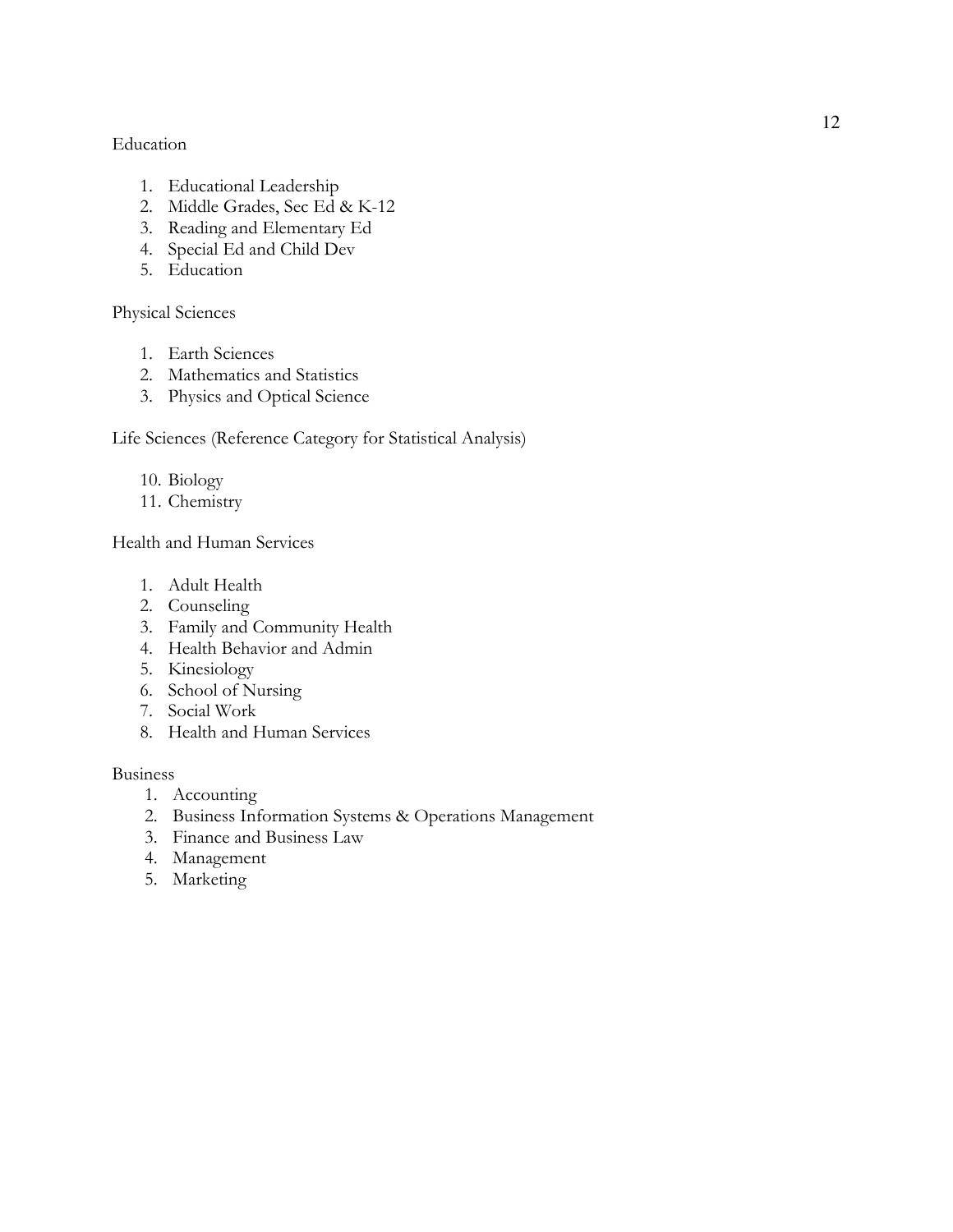| <b>Variables</b>            | 2004                               | 2005          | 2006                             | 2007          |  |  |
|-----------------------------|------------------------------------|---------------|----------------------------------|---------------|--|--|
|                             | <b>Unstandardized Coefficients</b> |               |                                  |               |  |  |
|                             | $-30.02$                           | $-6.61$       | 186.79                           | 85.90         |  |  |
| Social Sciences             | (193.09)                           | (192.29)      | (209.97)                         | (214.76)      |  |  |
|                             | 382.14                             | 286.27        | 390.97                           | 272.01        |  |  |
| <b>Physical Sciences</b>    | (215.72)                           | (211.40)      | (230.59)                         | (235.75)      |  |  |
|                             | 1828.93***                         | $2073.46$ **  | 2346.35**                        | 2283.89**     |  |  |
| <b>Engineering Sciences</b> | (202.15)                           | (200.37)      | (215.44)                         | (219.40)      |  |  |
|                             | $-256.57$                          | 153.22        | 43.01                            | $-357.74$     |  |  |
| Department Chairs           | (317.84)                           | (317.56)      | (376.11)                         | (374.57)      |  |  |
|                             | $-707.80$ <sup>*</sup>             | $-815.85$ *   | $-906.19***$                     | $-1140.35$    |  |  |
| Assistant Prof              | (191.15)                           | (181.12)      | (200.67)                         | (195.28)      |  |  |
|                             | 2286.21                            | 2424.02*      | 2564.57*                         | $2891.78$ **  |  |  |
| Professor                   | (179.46)                           | (182.09)      | (207.46)                         | (206.20)      |  |  |
|                             | $-3036.06$ ***                     | $-3064.84***$ | $-3198.81***$                    | $-3651.96$ ** |  |  |
| Lecturer                    | (219.13)                           | (204.11)      | (216.08)                         | (217.45)      |  |  |
|                             | $397.21$ **                        | 267.26        | 397.58*                          | 181.36        |  |  |
| Gender                      | (149.67)                           | (140.73)      | (153.68)                         | (154.20)      |  |  |
|                             | $-209.75$                          | $-251.69$     | $-297.83$                        | $-464.58$     |  |  |
| Minorities                  | (242.47)                           | (237.48)      | (261.37)                         | (271.09)      |  |  |
| Years at UNC                | $-14.90$                           | $-13.95$      | $-22.57$ *                       | $-28.42$ **   |  |  |
| Charlotte                   | (9.30)                             | (8.99)        | (9.82)                           | (9.77)        |  |  |
|                             | $55.42***$                         | 50.66         | $55.09***$                       | $45.86***$    |  |  |
| Prior Experience            | (10.39)                            | (9.83)        | (10.77)                          | (11.04)       |  |  |
|                             | $6345.\overline{68}^{***}$         | $6653.69***$  | $6915.30***$                     | $7829.70***$  |  |  |
| Constant                    | (293.01)                           | (271.83)      | (293.40)                         | (288.54)      |  |  |
|                             |                                    |               | <b>Standardized Coefficients</b> |               |  |  |
| Social Sciences             | $-.006$                            | $-.001$       | .034                             | .015          |  |  |
| <b>Physical Sciences</b>    | .065                               | .048          | .061                             | .040          |  |  |
| <b>Engineering Sciences</b> | .366                               | .397          | .425                             | .401          |  |  |
| Department Chairs           | $-.022$                            | .012          | .003                             | $-.024$       |  |  |
| Assistant Prof              | $-.138$                            | $-.155$       | $-.161$                          | $-.194$       |  |  |
| Professor                   | .449                               | .450          | .439                             | .474          |  |  |
| Lecturer                    | $-.453$                            | $-.458$       | $-.473$                          | $-.500$       |  |  |
| Gender                      | .077                               | .051          | .070                             | .031          |  |  |
| Minorities                  | $-.023$                            | $-.026$       | $-.029$                          | $-.042$       |  |  |
| Years at UNC                |                                    |               |                                  |               |  |  |
| Charlotte                   | $-.065$                            | $-.058$       | $-.087$                          | $-.105$       |  |  |
| Prior Experience            | .168                               | .145          | .147                             | .116          |  |  |
| R-Square                    | .75                                | .77           | .74                              | .74           |  |  |
| N                           | 380                                | 412           | 436                              | 458           |  |  |
| p<0.05<br>p<.01             | ***<br>p<.001                      |               |                                  |               |  |  |

**Table 3: Models of Faculty Salary (2004-2007), STEM Departments**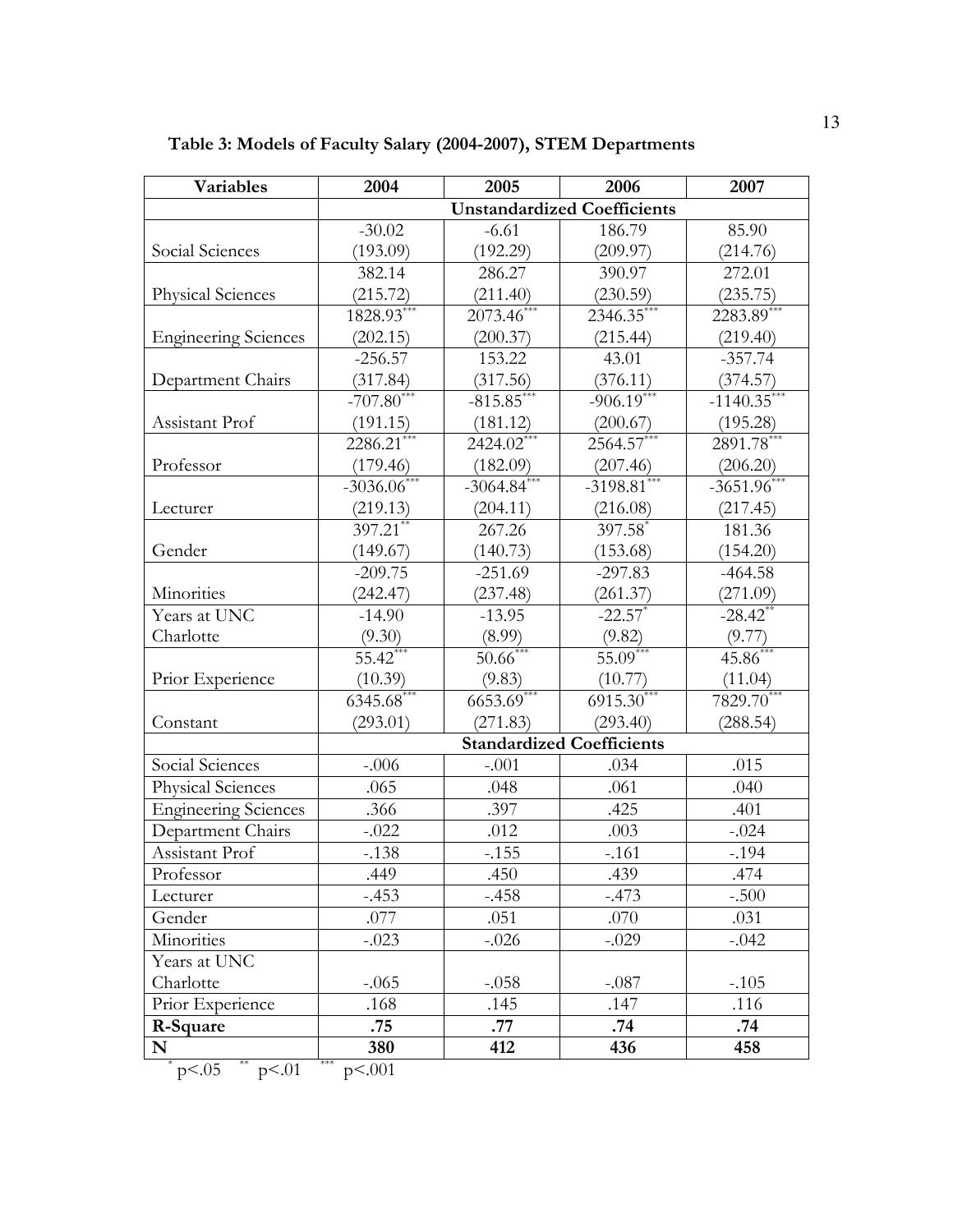| <b>Variables</b>            | 2004                               | 2005                       | 2006                    | 2007                   |  |  |  |  |
|-----------------------------|------------------------------------|----------------------------|-------------------------|------------------------|--|--|--|--|
|                             | <b>Unstandardized Coefficients</b> |                            |                         |                        |  |  |  |  |
|                             | $-337.87$                          | $-338.33$                  | $-258.76$               | $-327.15$              |  |  |  |  |
| Humanities                  | (180.08)                           | (191.62)                   | (206.74)                | (201.40)               |  |  |  |  |
|                             | $-57.39$                           | $-35.90$                   | 111.74                  | 77.49                  |  |  |  |  |
| Social Sciences             | (187.53)                           | (198.02)                   | (215.36)                | (210.68)               |  |  |  |  |
|                             | 386.67                             | 290.85                     | 398.39                  | 282.32                 |  |  |  |  |
| <b>Physical Sciences</b>    | (209.40)                           | (217.75)                   | (236.55)                | (230.80)               |  |  |  |  |
|                             | $1887.10***$                       | $21\overline{14.59}^{***}$ | $2408.66$ ***           | $2311.07***$           |  |  |  |  |
| <b>Engineering Sciences</b> | (194.39)                           | (204.71)                   | (219.30)                | (213.38)               |  |  |  |  |
|                             | 311.71                             | 328.55                     | $730.41$ **             | 725.94**               |  |  |  |  |
| Health                      | (212.72)                           | (226.38)                   | (248.63)                | (239.27)               |  |  |  |  |
|                             | $-243.08$                          | $-231.60$                  | $-130.32$               | $-313.67$              |  |  |  |  |
| Education                   | (212.64)                           | (224.86)                   | (240.09)                | (238.80)               |  |  |  |  |
|                             | $3175.87***$                       | $3259.11***$               | $3629.70***$            | 3932.62*               |  |  |  |  |
| <b>Business</b>             | (211.08)                           | (229.92)                   | (249.88)                | (248.34)               |  |  |  |  |
|                             | $-616.52**$                        | $-152.77$                  | $-229.80$               | $-299.05$              |  |  |  |  |
| Department Chairs           | (217.93)                           | (228.90)                   | (268.89)                | (246.80)               |  |  |  |  |
|                             | $-870.30***$                       | $-927.77***$               | $-1140.75***$           | $-1166.09***$          |  |  |  |  |
| Assistant Prof              | (127.37)                           | (131.31)                   | (141.34)                | (139.47)               |  |  |  |  |
|                             | 2266.76*                           | $2447.05^{**}$             | $2679.72$ <sup>**</sup> | 2874.37*               |  |  |  |  |
| Professor                   | (127.54)                           | (135.79)                   | (148.02)                | (146.84)               |  |  |  |  |
|                             | $-3013.23***$                      | $-3020.20***$              | $-3180.63***$           | $-3591.50^{***}$       |  |  |  |  |
| Lecturer                    | (134.69)                           | (137.89)                   | (148.79)                | (145.61)               |  |  |  |  |
|                             | $210.91$ <sup>*</sup>              | $181.84$ <sup>*</sup>      | $332.09**$              | 176.86                 |  |  |  |  |
| Gender                      | (92.10)                            | (94.79)                    | (104.34)                | (101.94)               |  |  |  |  |
|                             | $-242.21$                          | $-272.67$                  | $-210.78$               | $-375.39$ <sup>*</sup> |  |  |  |  |
| Minorities                  | (155.83)                           | (158.38)                   | (178.31)                | (169.53)               |  |  |  |  |
|                             | $-14.17$                           | $-15.14$ <sup>*</sup>      | $-27.60^{***}$          | $-25.52$ **            |  |  |  |  |
| Years at UNC Charlotte      | (6.09)                             | (6.32)                     | (6.41)                  | (6.63)                 |  |  |  |  |
|                             | $39.25***$                         | $28.07***$                 | 0.57                    | $34.37***$             |  |  |  |  |
| Prior Experience            | (6.91)                             | (7.00)                     | (0.74)                  | (7.58)                 |  |  |  |  |
|                             | $6615.45***$                       | $6880.76***$               | 7356.41***              | 7850.46*               |  |  |  |  |
| Constant                    | (223.88)                           | (229.27)                   | (236.70)                | (236.88)               |  |  |  |  |

**Table 4 : Models of Faculty Salary (2004-2007), All Departments**